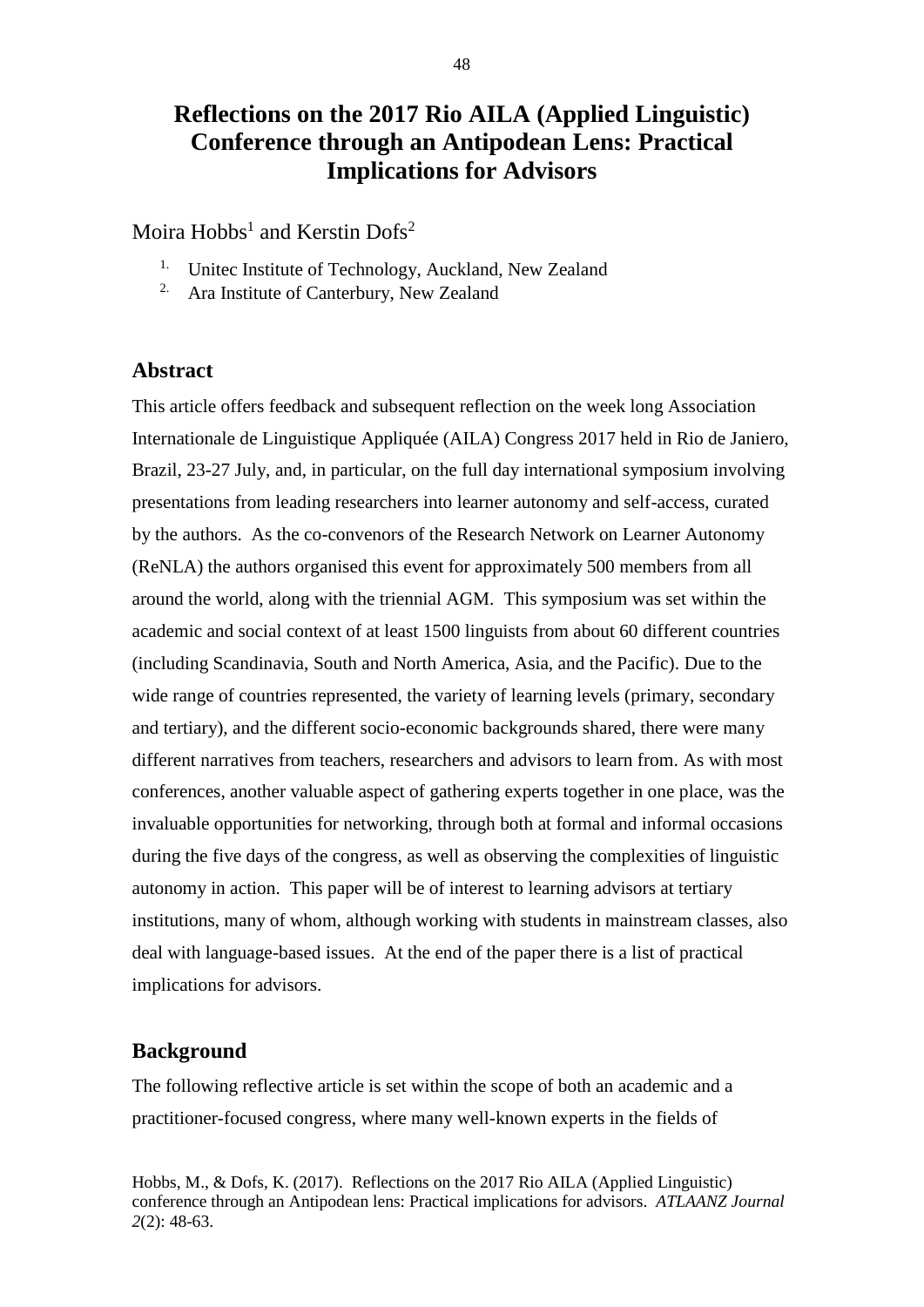linguistics, self-access and language and learning advising (i.e. supporting students with all aspects of study skills and academic literacy) gathered to share their ideas and thinking around learner support at all levels of education. Leni Dam from the University of Warwick, UK, an authority on learner autonomy for young students, stressed "the importance of reflection permeating not only language classrooms in general, but classrooms where learner autonomy is being developed" (2011, p.1), and at the congress she discussed advisor input using reflective portfolios with primary language learners. In the ReNLA symposium, Ana Salvi (2017), also from Warwick, extended reflective portfolios to encompass adult language learners who used graphics effectively to express themselves and their thoughts about learning to an advisor. The authors were inspired to write this reflection paper after hearing Diego Mideros (University of the West Indies), whose presentation (2017) showed how research on individuals' lived experiences can shed light on our understanding of agency and autonomy. Maria Giovanna Tassinari from Berlin reinforced the importance of communities of practice (CoP) for both learners and advisors to encourage autonomy in self-access centres. In an earlier work, she stated that

A self-access centre should be a space for exchange and experimentation in which all actors of the learning community (teachers, learners, student assistants, tutors) have a voice and scope of action, and can innovate and evolve both personally and professionally. (2017a, p. 166).

In this way, a CoP can "create a community of actors in the educational environment – Encourage exchanges and dialogue, acknowledge individual and collective resources, and create and maintain spaces of dialogue among the different actors." (p. 167). Tassinari's Rio presentation reiterated the benefits of a CoP in terms of the positive opportunities for co-research between advisors and learners (Tassinari, 2017b). Marina Mozzon-McPherson, from the University of Hull, whose previous work (2016) argued for advisors in tertiary self-access centres to form a professional body, presented on reflective practice using dialogues based on neuro-linguistic programming (NLP). She illustrated how knowledge of NLP offers useful frameworks for working with students, including a How rather than a Why approach; Feedback rather than focusing on Failure; looking at Possibilities instead of Constraints; and Following Curiosity and Fascination in preference to Making Assumptions (2017)*.*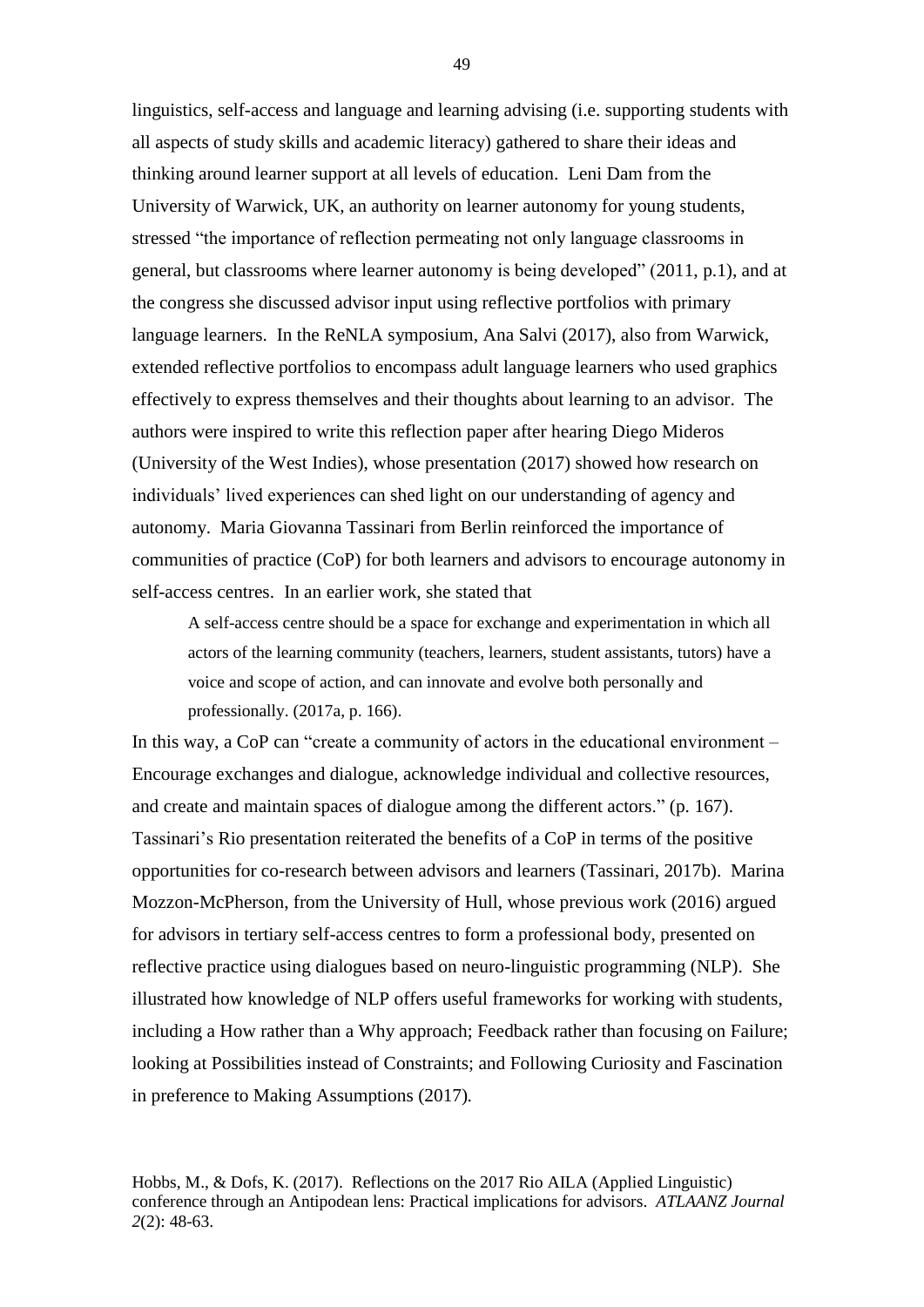The main aim of self-access centres is to foster autonomy, and Mynard and Carson (2012) outlined a framework, which describes the relationships between advising, language learning, and learner autonomy, advocating for advising be regarded as a distinct profession developing its own collection of practices and discourses. Hayo Reinders (Unitec, NZ) and Cynthia White (Massey, NZ) put forward thoughts about the future of learner autonomy (2017), and discussed the thrust of today's technology and the possibilities for advisors to use this technology to give useful feedback to learners in the future: "… we see that individuals draw on their identities and agency in creating technology-mediated language spaces for themselves, and it is out of these processes and activities that affordances arise for language learning in their everyday lives." (p.  $177$ ).<sup>1</sup> Terry Lamb collaborated with Goran Vodicka (both from University of Sheffield, UK) to show the value of engaging language learners with existing linguistic landscapes, such as road signs, building signage, posters, shop frontages and public information boards etc. (forthcoming) and suggested ways advisors could encourage students to embrace this potential input.

While thinking about the presentations mentioned above, the authors of this paper are putting into practice part of McKay's model of Foundations of Reflective Practice (2017): combining classroom experience, general knowledge and personal values. Advisors can reflect 'in' action as well as 'on' action. As Westberg and Jason (2001) explained, 'in' action requires reflection on two levels: (1) as and when you are involved with the learner, e.g. eliciting information, observing, questioning and assessing potentially useful assistance; and (2) as you continuously adapt your level of assistance. Then you reflect 'on' action, i.e. remain reflective and note any surprises, troubling events, or unanswered questions. Reflecting in this way will enable ongoing learning from experience, and can provide high quality support to students.

Reflective practice has been researched and implemented for some time (Hébert, 2015; Jones & Jones, 2013; Kolb & Kolb, 2005; Lane, McMaster, Adnum & Cavanagh, 2014; Larrivee, 2000; Leitch & Day, 2000; Ontario Ministry of Education, 2007; Segon and Booth, 2012). Nevertheless, Kato and Mynard (2015) provided a good introduction to the background and skills necessary for advisors to engage in effective reflective

**.** 

<sup>&</sup>lt;sup>1</sup> For example, when visiting Indonesia recently, one of the authors of this paper noted that seemingly impoverished pupils of rural schools all appeared to have smart phones, which could be used for language learning in their home environments.

Hobbs, M., & Dofs, K. (2017). Reflections on the 2017 Rio AILA (Applied Linguistic) conference through an Antipodean lens: Practical implications for advisors. *ATLAANZ Journal 2*(2): 48-63.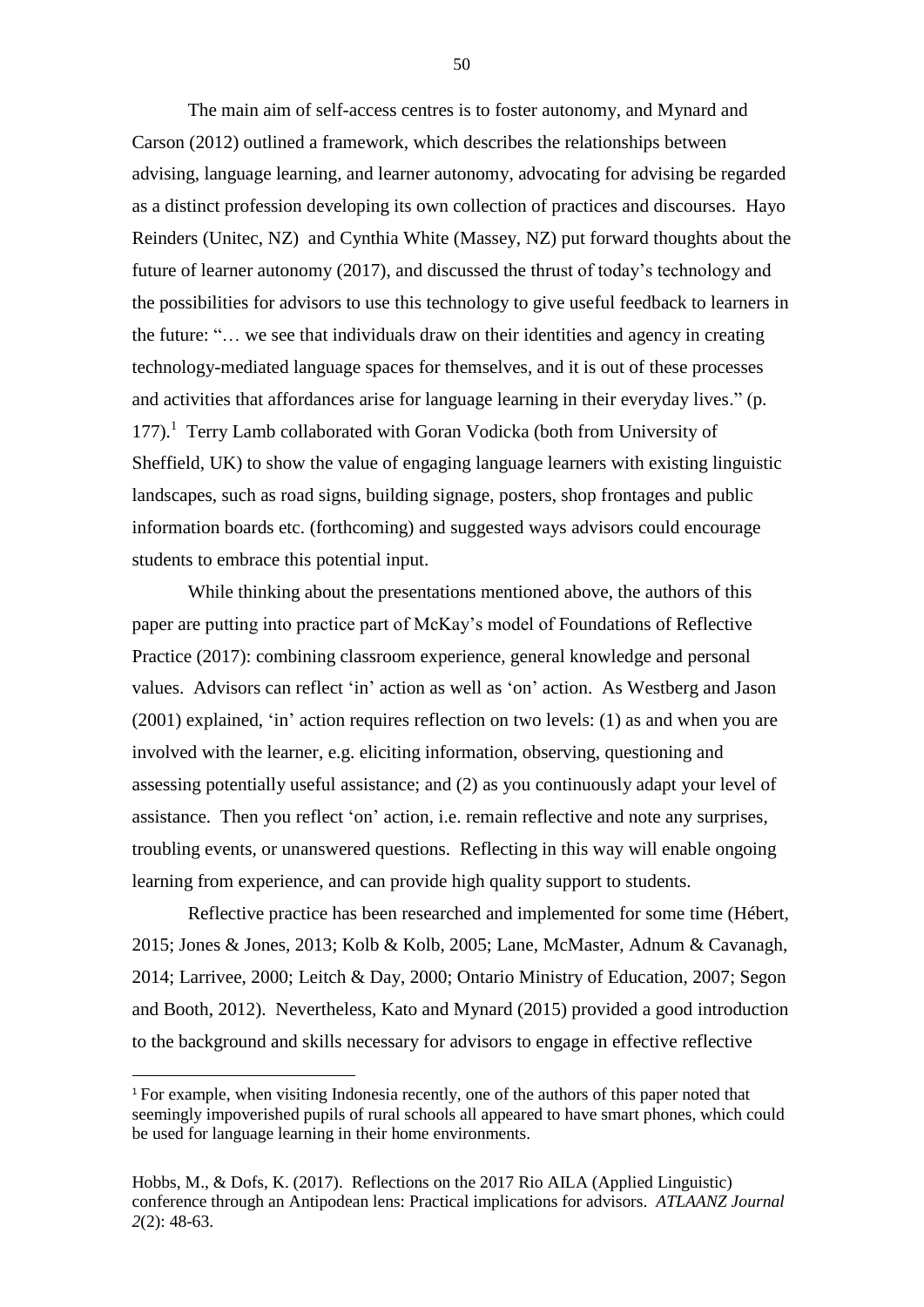dialogue with learners, such as knowledge in the areas of reflective practice, sociocultural theories, autonomous learning and advising, as well as aspects of counselling and life coaching. While the following paper is a descriptive, reflective piece incorporating the writers' personal actions and responses to various aspects of the conference, it aims to offer some pointers to people currently involved in advising in their own institution.

#### **The context of the authors' reflections**

Standing at the hotel window in Rio de Janiero, we felt a little like being under exotic house-arrest with army helicopters overhead and armed soldiers in the street. It is pertinent to note that these feelings of constraint, which also formed part of the 'lived experience' during the Congress (linguistically, culturally and politically), were in fact merely the authors' personal representations of Brazil's much wider endemic sociopolitico-cultural context since at least 1888 when slaves were freed and had to make do with favela trees to build housing in their newly-emancipated lives. Nowadays, these 'favela' neighbourhoods account for about 3 million of the approximately 8 million population of Rio. They feature on all but one or two hillsides, are often dominated and ruled by drug lords and associated gangs, and residents suffer from negative societal effects of drug use.

Normally, the images associated with Rio are beautiful surf beaches such as Ipanema and Copacabana, the Christ the Redeemer statue, and Sugar Loaf Mountain. While these features are still there, unfortunately the visual landscape round the congress also included armed guards, camouflaged vehicles and newspaper articles about a spike in crime and political unrest. Indeed, as the authors had never previously experienced this level of political engagement at a conference, it was rather surprising that the first AILA keynote, and another highly-regarded presenter at the Research Network Learner Autonomy (ReNLA) symposium day, took time at the beginning of their presentations to deliver a form of short political broadcast seeking solidarity as they gave voice to their concerns about the government and President of the day, after which they received rounds of applause from other attendees.

Still today, the gaps in Brazil between rich and poor, between the government and the governed, between the lifestyles of those holding most of the power and those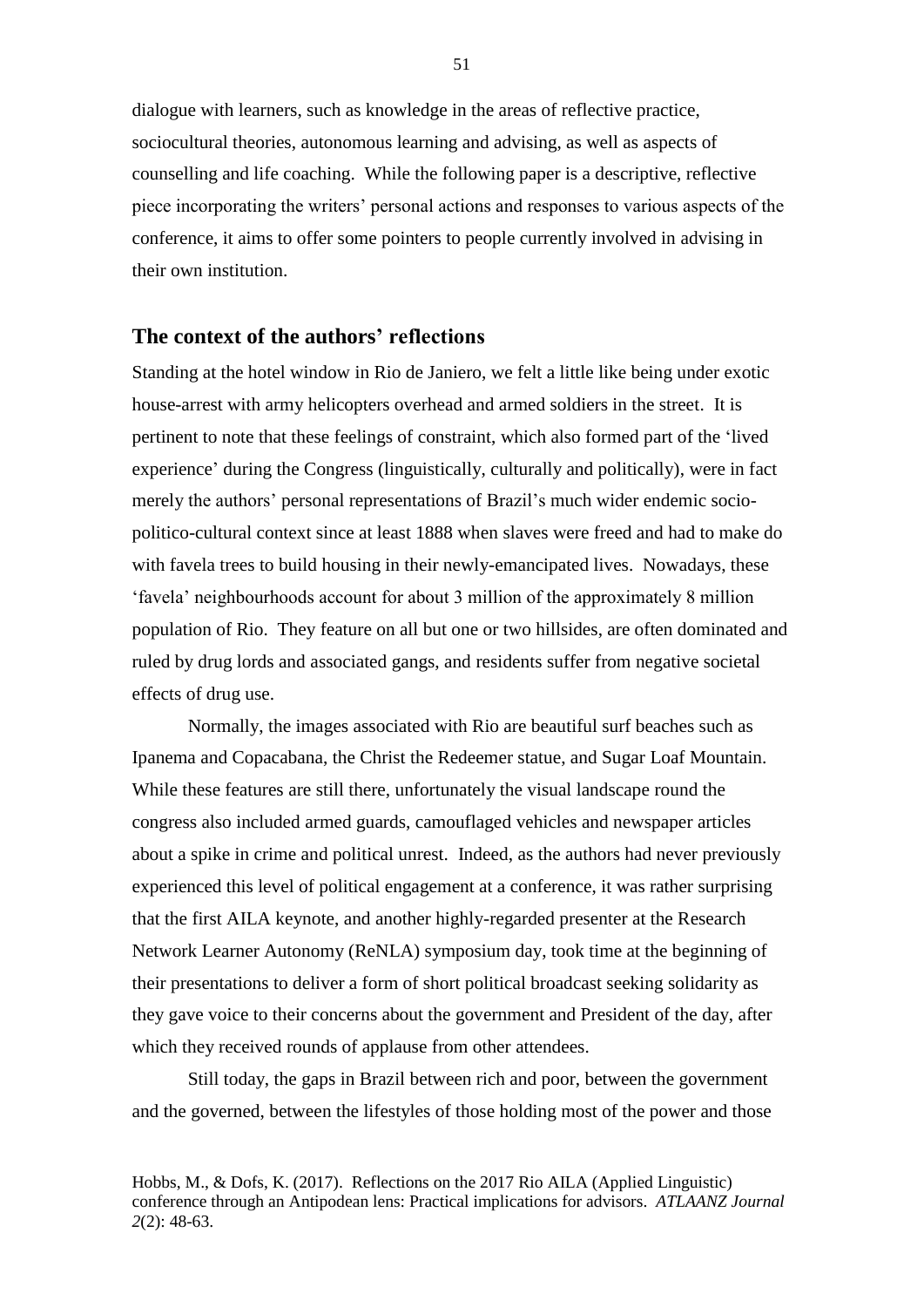with little, are dramatic. This impression came through subsequent comments from several Brazilian academics, as well as presentations by other scholars researching 'the South'. As alluded to above, politics (and corruption) held left, right and centre stage, with calls for unity and support in opposition to government management and blatant, flagrant misuse of public funds and budgets, particularly with respect to education and other essential social services. The current situation in Rio had also contributed to a palpable sense of social and political unrest, and the government's need to import 10,000 troops, both police and army, in an attempt to halt the escalating crime wave. This was partly fuelled by the impeachment of the previous Prime Minister and a feeling of the pending 'dispatch' of the current PM, set within the wider context of South America, where Venezuela was also undergoing controversial elections that Colombia had already stated would not be recognised. These sobering discourses certainly served to put into perspective the challenges experienced by other more fortunate countries at the institutional, pedagogical, classroom delivery and financial levels, and reinforced appreciation of the relatively stable political and economic context here in Australasia.

In spite of this surrounding climate, all the educators who gathered at the congress were driven to maintain learning support services for those learners privileged to have the opportunity for education, even though some teachers were acting with no institutional support and few resources, and others had to fund student support from their own pockets, using any rooms or materials they could find. On the other hand, there was also one powerful and privileged delegate who maintained and reinforced the status of the elite, lavishly using resources at the congress, rather than being more economical, which might have enabled more people from the same institution to attend. At the same time, this delegate was decrying the government's corrupt economic practices that resulted in mis-spending funding essential for the poorest and least educated in the community.

Now, having set the scene by reflecting on the incongruities of the local situation, this paper will move on to a discussion of the actual content and experience of the congress.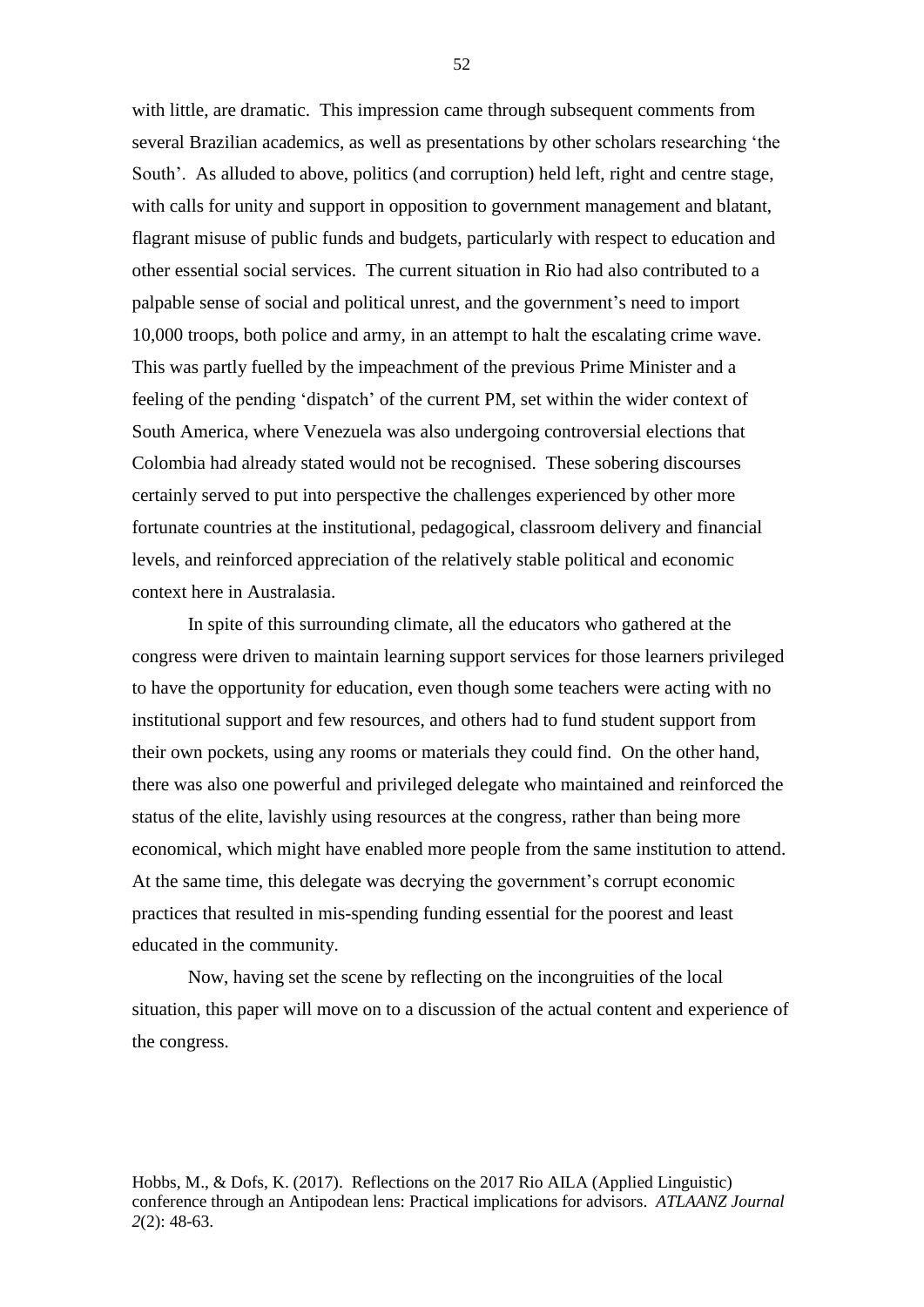#### **The AILA congress and the ReNLA symposium**

It was wonderful to be able to meet, hear and network with so many colleagues also working in a similar field, and it was delightful to find a good representation of fellow New Zealanders, eight from Auckland and two from Christchurch. While the main congress theme was 'Innovation and Epistemological challenges in Applied Linguistics', the authors' main task was to facilitate a research symposium for the ReNLA, including giving an overview of the autonomous learning and self-access contexts in our respective institutions, which is directly relevant to learning advisors. The presentations at the symposium by language learning centre experts and academics from around the world followed the main theme, "Learner autonomy in today's developed and developing world", and were grouped into four sub-themes:

- (i) Delineations and meanings of space and place for autonomy
- (ii) Assessing the presence, extent and benefits of autonomy
- (iii) Exposition of innovative educational practices as they impact on autonomy

(iv) South American autonomy aspects to research and practice The content of presentations was wide ranging, from a variety of different perspectives and situations – from teachers to learners and advisors, from wealthy to extremely poor countries, from individual to group autonomy, and from interview-based research to output-based discussion of autonomy using digital platforms (see Figure 1.):



*Figure 1.* The authors introducing the symposium

Hobbs, M., & Dofs, K. (2017). Reflections on the 2017 Rio AILA (Applied Linguistic) conference through an Antipodean lens: Practical implications for advisors. *ATLAANZ Journal 2*(2): 48-63.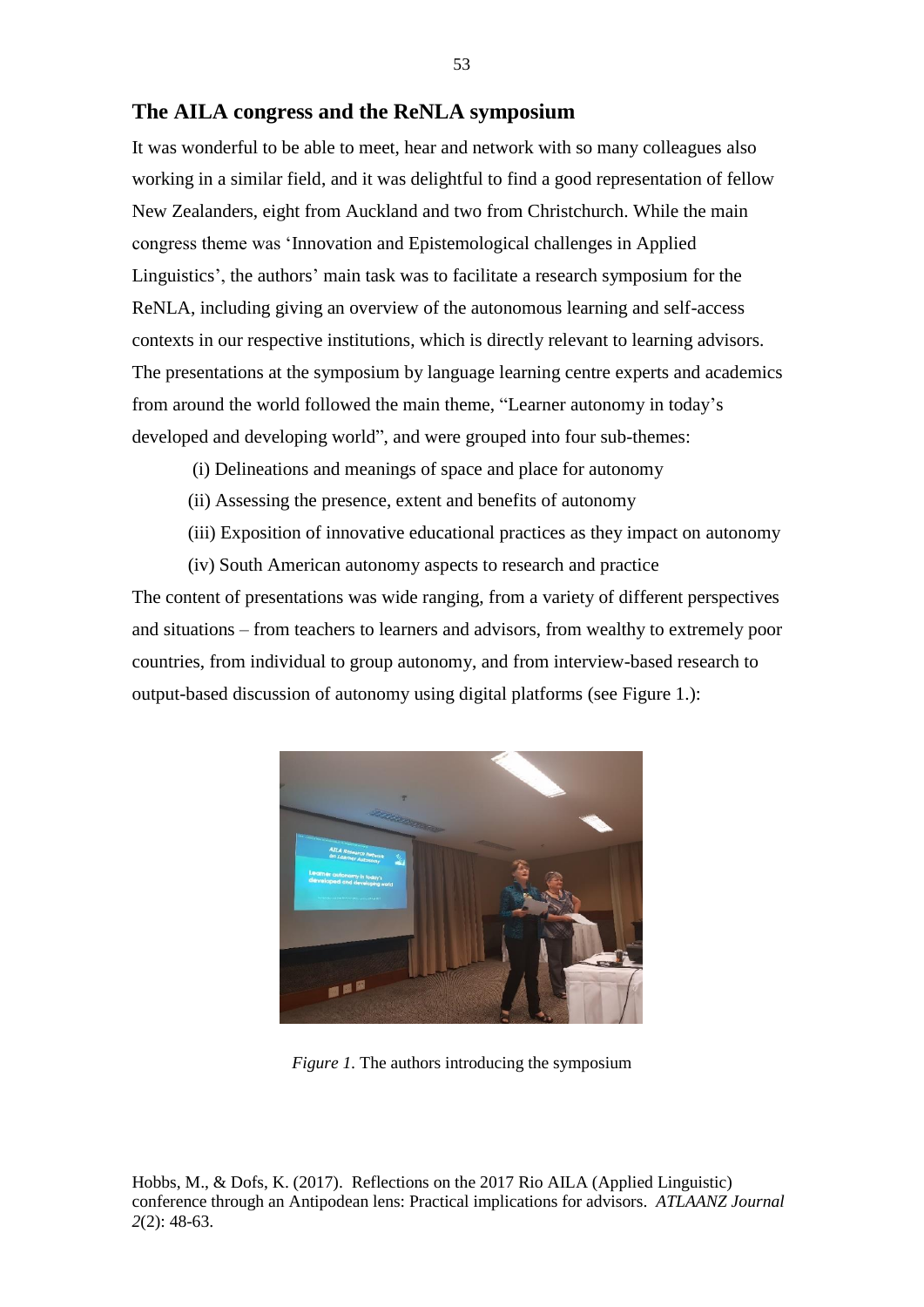Speakers discussed how both agency and autonomy are important for second-language (L2) learning, and that autonomy is not the same as working alone. Some delegates focused on learners' social autonomy while others talked about the implications for research. Some stressed the importance of allowing space and place for autonomy in institutional developments, and why specific curriculum changes may be successful or unsuccessful. There was focused discussion around virtual spaces such as Moodle and Second Life, as well as the need for real-world spaces to enable students to reflect on their own learning. Other presentations covered innovative educational practices such as peer collaboration, and the use of information and communication technologies (ICT). Attendees also heard about the South American approaches to research and practice within the autonomous learning field, which highlight aspects of equality.

It is clear that many educational institutions around the world continue to support autonomous learning even if learning contexts are changing, particularly with the growing use of digital technology. Many institutions are gradually moving towards an 'anytime, anywhere, any device' (Wisembly, 2015) philosophy, which may actually require learners to be even more adept at managing their own time and taking responsibility for their own learning, to study efficiently, and to be successful – that is, to be autonomous. Advisors need to understand this in order to enable their learners, and institutions need to provide space and place, facilities and resources for autonomous learning to take place.

As previously mentioned, the authors' main role as convenors was to manage the ReNLA research symposium day and give an overview of the autonomous learning and self-access contexts at their institutions in New Zealand. The third ReNLA convenor from Australia could not attend, so this offered the opportunity to put a real kiwi stamp on the day. This started with a kinaesthetic cultural component where the authors invited everyone to write their *pepeha* or personal greeting ("Pepeha what is it?", n.d.) so they could introduce themselves in Māori (see Figure 2).

Hobbs, M., & Dofs, K. (2017). Reflections on the 2017 Rio AILA (Applied Linguistic) conference through an Antipodean lens: Practical implications for advisors. *ATLAANZ Journal 2*(2): 48-63.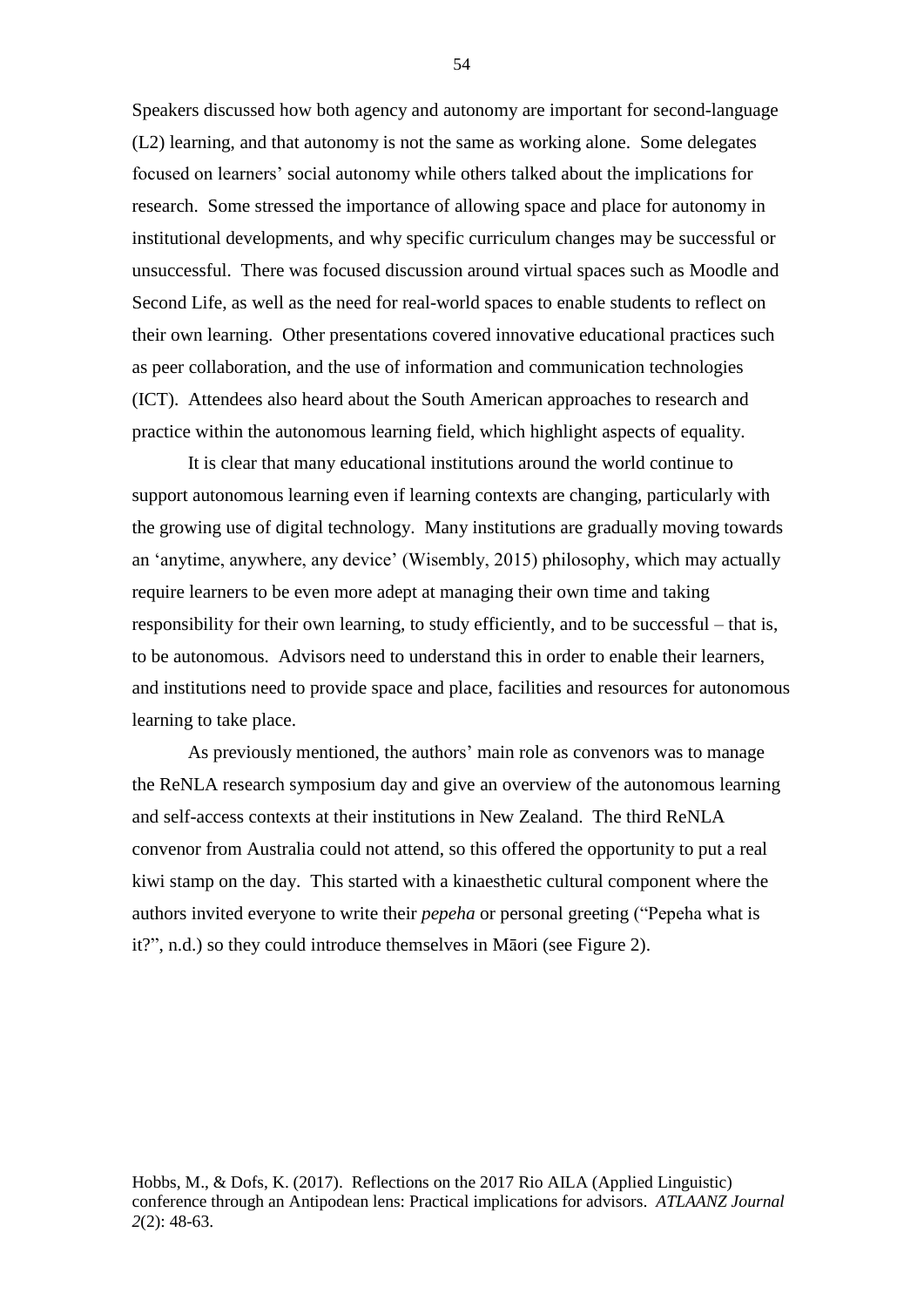

*Figure 2.* Symposium attendees engaged in the pepeha

The welcome session incorporated the concept of *waiata* (song), in this case 'Tutira mai nga iwi', to begin and end the day's 'autonomous learning' journey (see Figure 3). We explained the history of the song's creation and the lyrics sheet also included an English translation and information about the reasons for singing waiata.



*Figure 3.* Everyone enjoying the waiata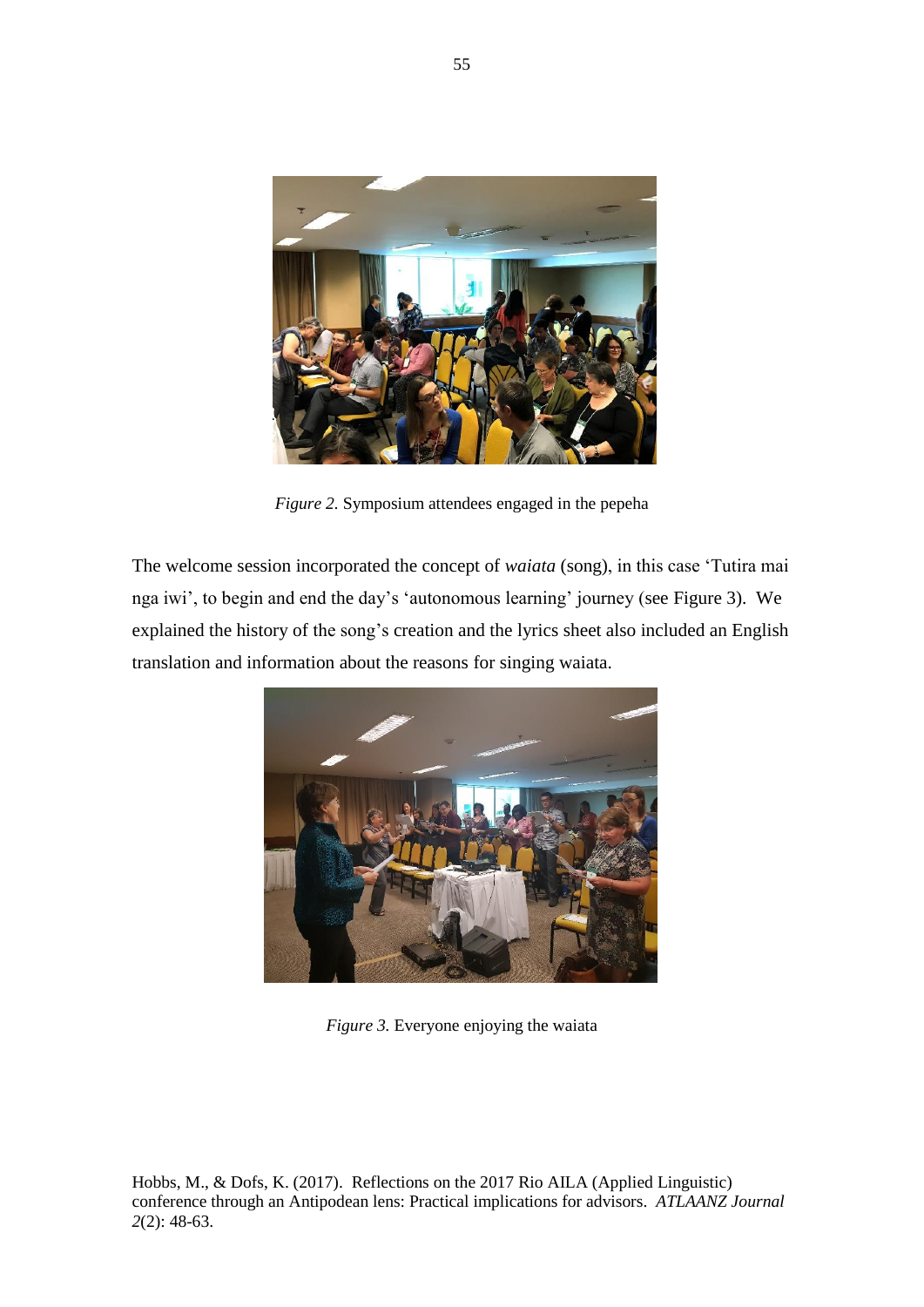Alongside these bicultural elements, the authors provided local treats to keep the blood sugar levels from flagging. Interactive discussions followed each block of 3-4 presentations, incorporating shared question times for the panel of presenters. During the course of the day, energy levels and sustenance were supported and encouraged by a selection of kiwi favourite sweets handed around at appropriate times - a selection of marshmallow chocolate fish, Minties, pineapple lumps and jaffas (see Figure 4) – all greatly appreciated. (Delegates gave a round of applause after the surprise of the initial round.)



*Figure 4.* Kiwi sweets

Then, at the end of the day, the authors brought all presenters to the front of the room to honour and thank them for their hard work researching and preparing their papers for the symposium, and gave each a *koha* token of acknowledgement in the form of a handmade recycled rimu soap dish, accompanied by hand-made kawakawa soap (see Figure 5), which both amazed and thrilled the recipients.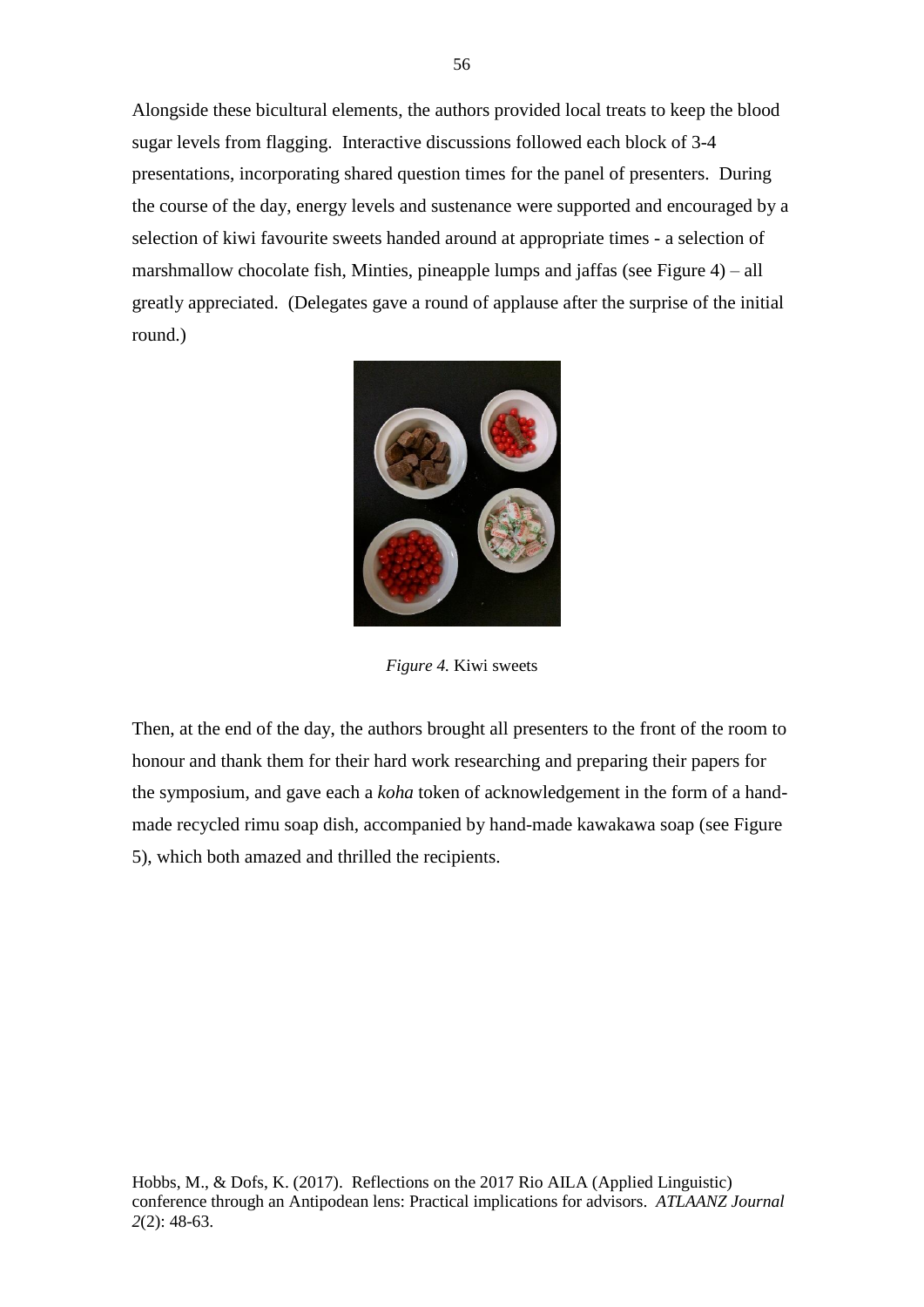

*Figure 5.* New Zealand gifts for symposium presenters

Everyone seemed delighted to welcome this inclusion of *mātauranga Māori* - Māori knowledge, wisdom, understanding, skill (Mātauranga, 2011). This also contributed to the extra dimension of *whanaungatanga*, the relationship developed through shared experiences and working together that provides people with a sense of belonging (Whanaungatanga, 2011), so much so that, when the *waiata* was repeated to close the day, everyone was so engaged that they requested to sing it a second time. Then later, as everyone was celebrating the success of the day over drinks at a balcony bar nearby, one of the attendees found the song on Youtube, which he played on his phone and everyone sang along again – a great example of an emerging community of practice and group autonomy.

During the introduction, the authors outlined the changing face of space and place in their institutions, followed up with a final presentation describing what this means in their own tertiary settings, where transformations and rebuilding are taking place at each institution. The developments were discussed in light of increased digitisation of teaching and learning and increasing institutional requirements for, and dependence on, blended learning. A common theme of both authors' institutions is the increasing focus on online, digital and collaborative modes of learning, mainly via BYO devices, with on-campus lectures delivered in multi-purpose. Such developments highlight that advising practices also need to develop alongside the physical and virtual modes of teaching and learning, as do the underpinning pedagogies within Language Learning Centres – and indeed whole institutions – within the New Zealand version of the developed world.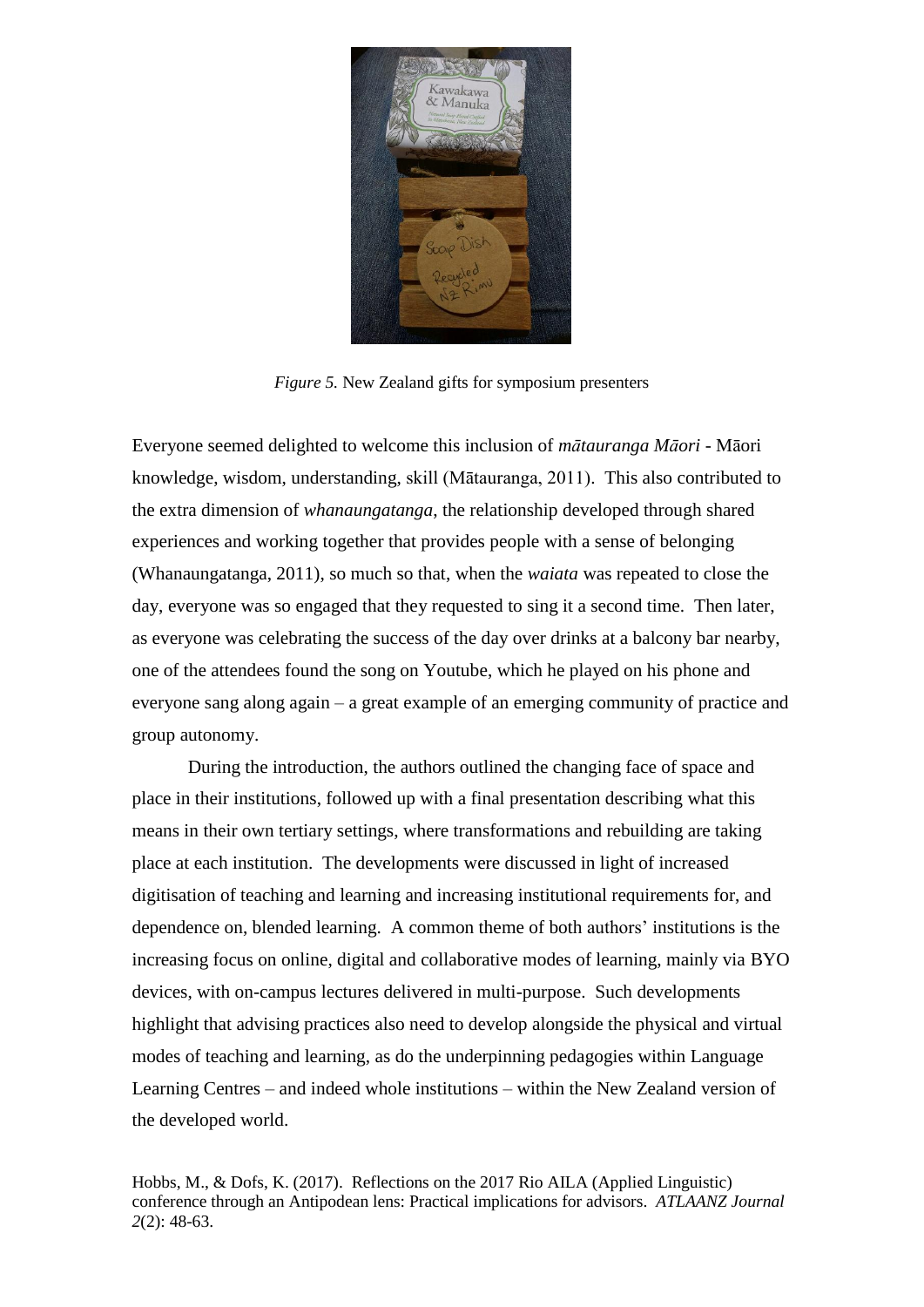At one point of the symposium day, the authors had the pleasure of introducing one of the most long-standing members of the autonomous learning community, Terry Lamb (see Figure 6), who informed ReNLA delegates about the impending output from the previous AILA congress 2014, a work he is co-editing with Garold Murray (equally well-known in the discipline) from the University of Okayama. Their book, *Space, Place and Autonomy in Learning and Teaching* is in its final stages of publication by Routledge, with a proposed launch date of early 2018.



*Figure 6.* Lamb introducing his forthcoming book*.*

We have already highlighted the importance of considering spaces and places in order for learners to feel at home and encouraged in the autonomous learning components of their courses (Dofs & Hobbs, 2011) and have also contributed to Lamb and Murray's book. Our chapter, entitled "Spaced out or Zoned In? An exploratory study of spaces enabling autonomous learning in two New Zealand tertiary learning institutions" (Hobbs & Dof, forthcoming), explores the physical, imagined, virtual, and social learning spaces at our two institutions, including the linguistic landscape within the language learning centres. It describes students claiming desired places for learning, embodying them and imposing their identities on them. It also outlines the importance of such learning spaces for encouraging a sense of belonging and autonomous development amongst students. The day concluded with a celebration of the successes of members of the ReNLA community, including several PhD completions and near completions, and a host of publications in various journals and books penned by members.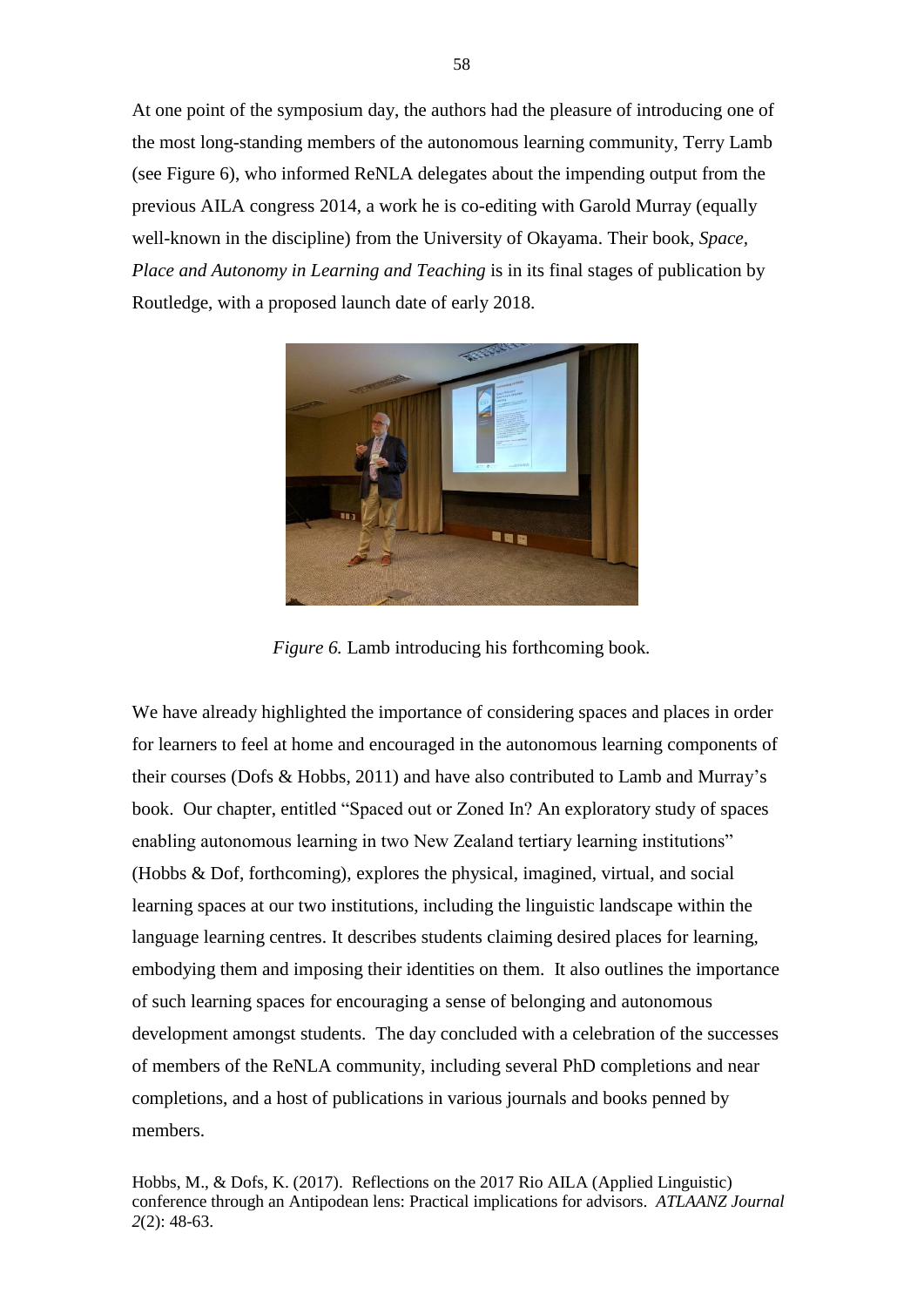#### **Authors' reflections on symposium and congress**

From an academic and personal perspective, the symposium was a very successful day, with contributors from Japan, the UK, NZ, Brazil, Germany and Austria. Overall, the ReNLA symposium contained some surprises, examples of teachers fighting for their students' autonomy and learning capability, new areas of potential enquiry, and much food for thought. There were many very interesting keynotes and presentations over the five-day conference. Generally, the whole AILA Congress 2017 was a very worthwhile conference, despite a few linguistic, cultural and political restraints. Other concepts that presenters talked about at the congress were: multimodal discourses and semiotics of place; group autonomy; lived experience as a concept used by researchers to describe and analyse participants' narratives; one's positionality as a researcher; and the role of learner advising.

On reflection, using the combination of classroom experience, general knowledge and personal values as described above (McKay, 2017), we noted certain aspects that seemed to recur within the AILA congress:

- Some delegates perhaps felt 'othered' when two other New Zealanders spoke in Māori at the breakfast table when clearly others in the group did not understand. even though one of the other non-Māori diners explained the terminology 'whanau' (support person) to a Finn also having breakfast. On the one hand, this could be interpreted as an example of autonomy, with the Te Reo speaker reinstating and taking back the power of the indigenous language of New Zealand. Of course, it could simply have been that the Maori speakers had something private to talk about, although etiquette would suggest it is rude to do this.
- One example of not allowing autonomy to blossom was when an Englishspeaking delegate felt 'othered' when trying to communicate in the local Portuguese language, and the Portuguese speaker replied in English. Even though the responder may have simply been trying to ensure the clarity of the communication, it seemed that the attempt at assimilating was being overridden, which in turn also served to dismiss the initiator's attempt at autonomy and feelings of self-efficacy.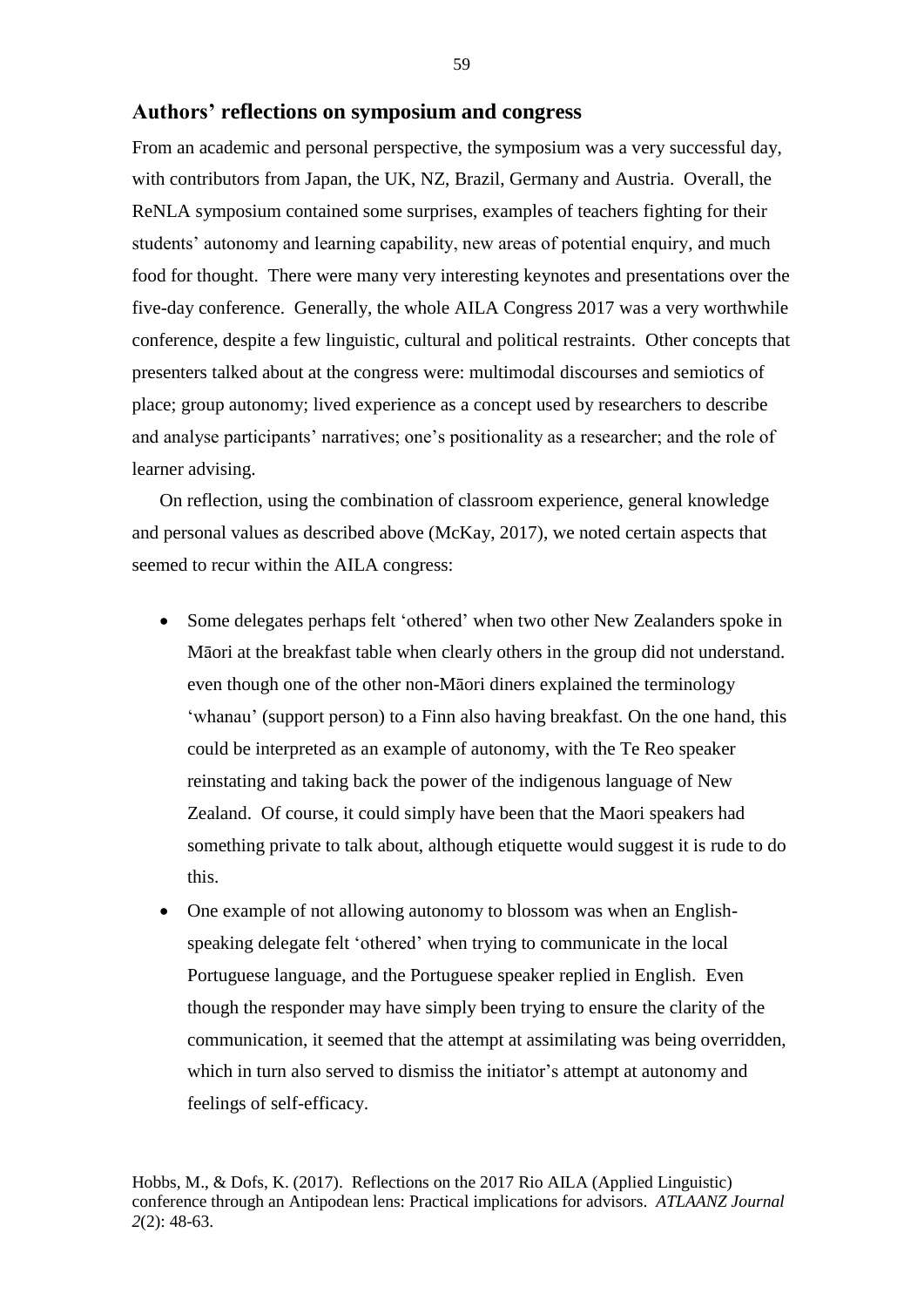- Nevertheless, on other occasions, different local speakers were keen to give corrective feedback and take time to explain local pronunciation. These gestures made visitors feel more welcome and that their attempts at communication in the host language were being appreciated and supported.
- With such a multilingual group of individuals, conversations were continually being 'checked', vocabulary queries 'accepted' and discourses 'repaired'. This reinforces the importance of advisors being aware of their students' learning experiences, and promoting such communication strategies during advising sessions.
- There were three official languages at the congress Spanish, Portuguese and English, and the keynotes were usually delivered in English, with slides translated in the other language/s. However, even in the multicultural hotel eating area, there were two examples of 'othering' and 'marginalisation' of English: a series of large, framed cartoons with captions only in Portuguese, thus excluding most tourists to the hotel (perhaps because English language is no longer automatically a part of the Brazilian school curriculum). Similarly, it was noted that there were no English language newspapers, only Spanish and Portuguese, in the hotel lobby and general concourse area.
- It could be argued that delegates speaking *te reo* in an international arena, locals correcting non-native speakers and the decision to make English optional in the Brazilian school curriculum are all examples of autonomy in action. Nevertheless, the resultant sense of being 'othered' in these instances highlights the complexities of language and communication practices.

# **Conclusion and implications for advising**

Overall, the main implications derived from the practitioner research and reflective practice encountered in the presentations we attended at the AILA Congress and ReNLA symposium, which focused mainly on linguistics, language and learning advising, learner autonomy and self-access, bring to light several key notions, which could be useful for both language and learning advisors: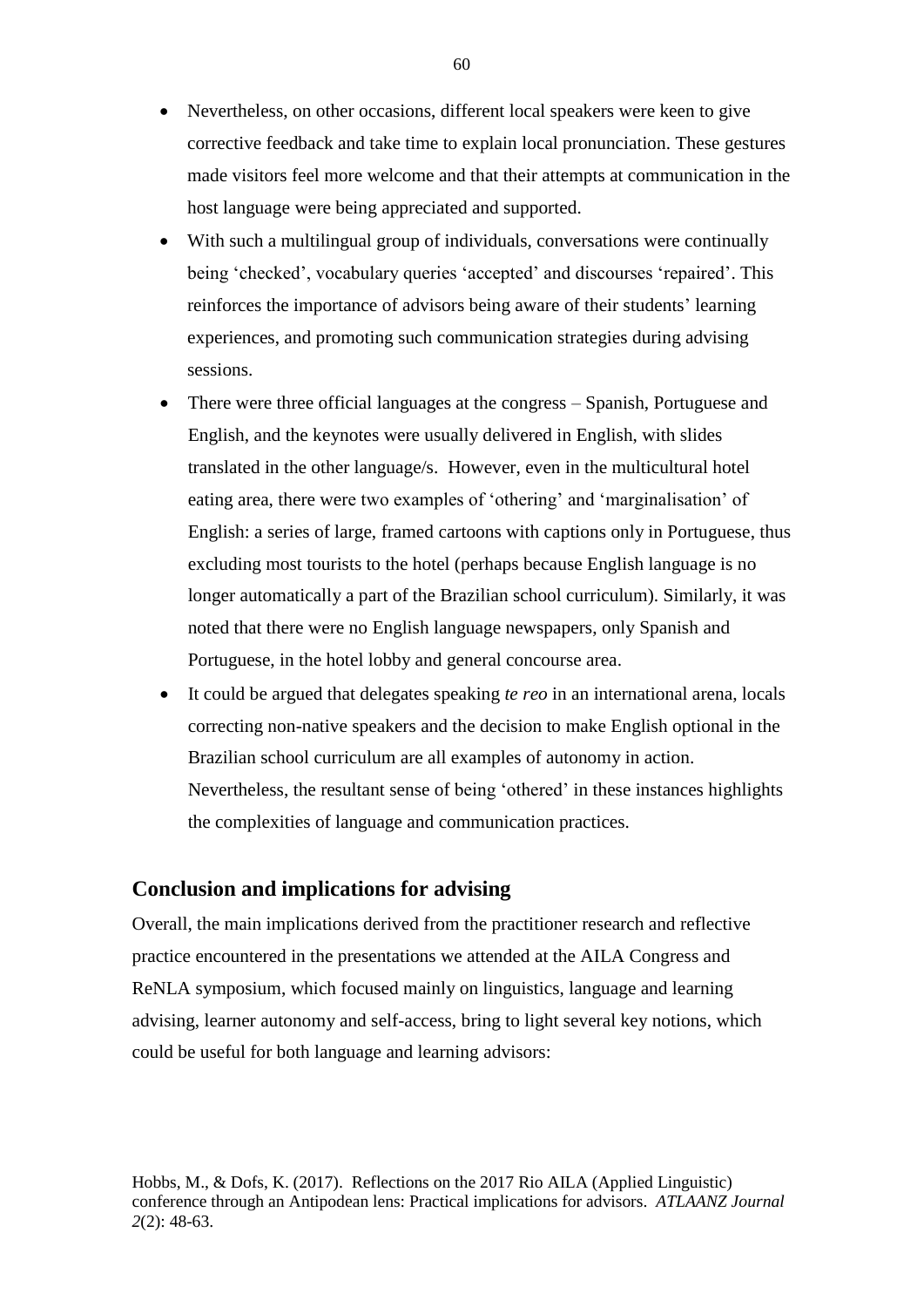- being aware that linguistic expressions and academic language which advisors use with students used during individual advising sessions, need to reflect the culture and the language level of the students they are working with;
- acknowledging and respecting each different student's cultural background , and being inclusive within the advising session;
- the importance of not othering others: meeting students 'where they are' so as not to make them feel marginalised, showing respect at all times whatever their language level, general learning level and cultural/religious backgrounds;
- the need to use language everyone can understand when working with a group of students from several countries;
- the usefulness of utilising communication strategies of checking, repairing and accepting;
- the value of advisors engaging in communities of practice (see Tassinari, 2017);
- making use of the framework outlined by Mynard and Carson (2012) to develop relationships between advising, language learning, and learner autonomy;
- using NLP techniques (see Mozzon-McPherson, 2017)when undertaking reflective dialogues with learners ;
- understanding how emerging technologies can encourage learner efficacy (see Reinders & White, 2017), in order to generate more useful and effective feedback from advisors.

Thoughts are already forming around possible themes and different New Zealand cultural input that can be incorporated into the ReNLA symposium for the next congress, which has the theme "The dynamics of language, communication and culture in a changing world", and will be held 9-14 August 2020, at the University of Groningen in the Netherlands. We hope that our colleagues and advisors at other institutions around Australasia have also been able to gain some new insights and ideas from our reflections and discussion above, can try to incorporate these into their practice, and can join us in the Netherlands.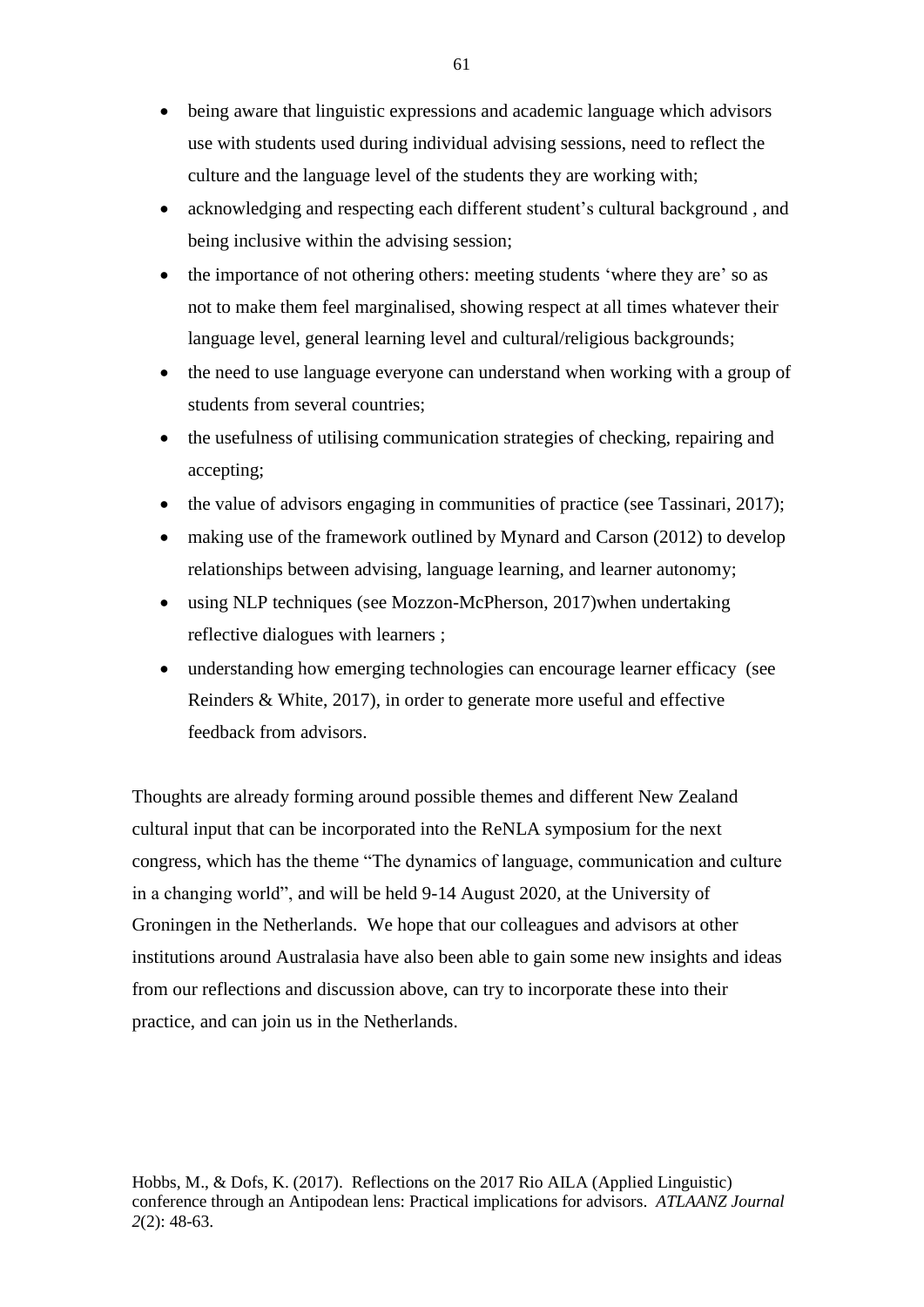## **References**

- Dam, L., & Legenhausen, L. (2011). [Explicit reflection, evaluation, and assessment in](http://www.tandfonline.com/doi/full/10.1080/17501229.2011.577533)  [the autonomy classroom.](http://www.tandfonline.com/doi/full/10.1080/17501229.2011.577533) *[Innovation in Language Learning and Teaching,](http://www.tandfonline.com/toc/rill20/5/2) (5*)2, 177-189.
- Dofs, K., & Hobbs, M. (2011). *Guidelines for maximising student use of independent learning centres: Support for ESOL learners*. Christchurch, New Zealand: Ako Aotearoa Southern Hub. Retrieved from [https://akoaotearoa.ac.nz/download/ng/](https://akoaotearoa.ac.nz/download/ng/file/group-7/guidelines-for-maximising-student-use-of-independent-learning-centres.pdf) [file/group-7/guidelines-for-maximising-student-use-of-independent-learning](https://akoaotearoa.ac.nz/download/ng/file/group-7/guidelines-for-maximising-student-use-of-independent-learning-centres.pdf)[centres.pdf](https://akoaotearoa.ac.nz/download/ng/file/group-7/guidelines-for-maximising-student-use-of-independent-learning-centres.pdf)
- Hébert, C. (2015). Knowing and/or experiencing: a critical examination of the reflective models of John Dewey and Donald Schön. *Reflective Practice: International and Multidisciplinary Perspectives*, *16*(3), 361-371. doi 10.1080/14623943.2015.1023281
- Hobbs, M., & Dofs, K. (forthcoming). Spaced out or zoned in? In G. Murray, & T. Lamb. (Eds.), *Space, place and autonomy in language learning.* London, UK: Routledge.
- Jones, J., & Jones, K. (2013). [Teaching reflective practice: Implementation in the](https://dx.doi.org/10.1080/08878730.2012.740153)  [teacher-education setting.](https://dx.doi.org/10.1080/08878730.2012.740153) *The Teacher Educator, 48*(1), 73–85. [doi](https://en.wikipedia.org/wiki/Digital_object_identifier) [10.1080/08878730.2012.740153](https://doi.org/10.1080%2F08878730.2012.740153)
- Kato, S., & Mynard, J. (2015). (Eds.). *Reflective dialogue: Advising in language learning*. New York, NY: Routledge.
- Kolb, A., & [Kolb, D.](https://en.wikipedia.org/wiki/David_A._Kolb) (2005). Learning styles and learning spaces: Enhancing experiential learning in higher education. *[Academy of Management Learning](https://en.wikipedia.org/wiki/Academy_of_Management_Learning_and_Education)  [and Education,](https://en.wikipedia.org/wiki/Academy_of_Management_Learning_and_Education) 4*(2), 193–212. [doi](https://en.wikipedia.org/wiki/Digital_object_identifier) [10.5465/AMLE.2005.17268566](https://doi.org/10.5465%2FAMLE.2005.17268566)
- Lamb, T., & Vodicka, G. (forthcoming). Collective autonomy and multilingual spaces in super-diverse urban contexts: Interdisciplinary perspectives. In G. Murray, & T. Lamb (Eds.), *Space, place and autonomy in language learning.* Abingdon, UK: Routledge.
- Lane, R., McMaster, H., Adnum J., & Cavanagh, M. (2014). Quality reflective practice in teacher education: A journey towards shared understanding. *Reflective Practice: International and Multidisciplinary Perspectives, 15*(4)*,* 481-494. doi 10.1080/14623943.2014.900022
- Larrivee, B. (2000). Transforming teaching practice: Becoming the critically reflective teacher. *Reflective Practice: International and Multidisciplinary Perspectives, 1*(3) 293–307. [doi](https://en.wikipedia.org/wiki/Digital_object_identifier) [10.1080/713693162](https://doi.org/10.1080%2F713693162)
- Leitch, R., & Day, C. (2000). Action research and reflective practice: towards a holistic view. *Educational Action Research, 8*(1), 179–193. [doi](https://en.wikipedia.org/wiki/Digital_object_identifier) [10.1080/09650790000200108](https://doi.org/10.1080%2F09650790000200108)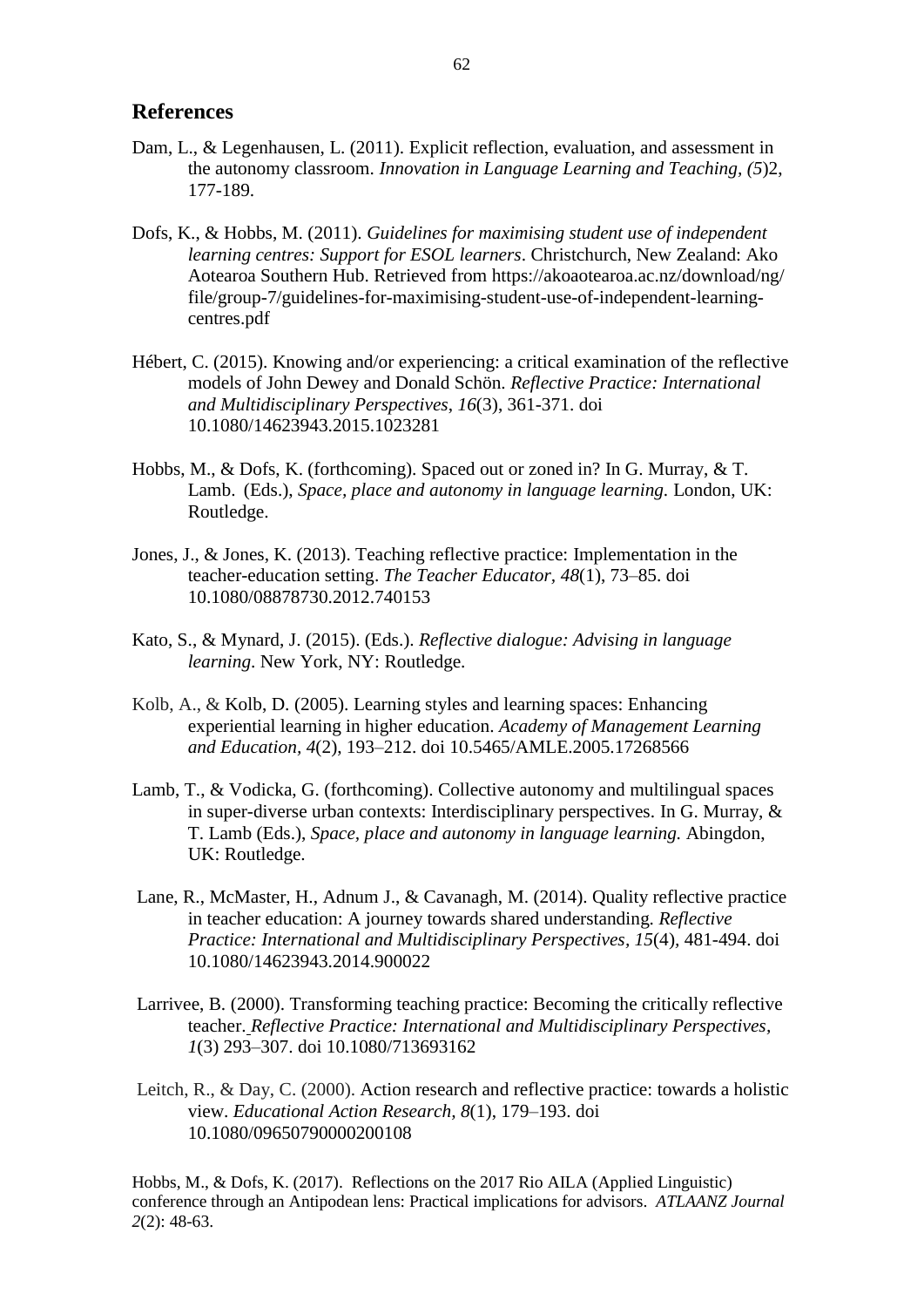- Mātauranga. (2011). *Te aka Māori-English, English-Māori dictionary*. Retrieved from [http://maoridictionary.co.nz/search?idiom=&phrase=&proverb=&loan=&keywo](http://maoridictionary.co.nz/search?idiom=&phrase=&proverb=&loan=&keywords=matauranga&search) [rds=matauranga&search=](http://maoridictionary.co.nz/search?idiom=&phrase=&proverb=&loan=&keywords=matauranga&search)
- McKay, S. (2007). Characteristics of reflective teaching. Retrieved from [http://learnexperienceteach.com/2015/11/08/characteristics-benefits-of](http://learnexperienceteach.com/2015/11/08/characteristics-benefits-of-reflective-teaching/)[reflective-teaching/](http://learnexperienceteach.com/2015/11/08/characteristics-benefits-of-reflective-teaching/)
- Mideros, D. (2017, July). *Phenomenologies of autonomy and agency in the South Caribbean: The case of Trinidad and Tobago*. Paper presented at the AILA Congress Rio, Brazil.
- Mozzon-McPherson, M. (2016). Language advising at the University of Leeds. [Video interview]. Retrieved from <https://www.youtube.com/watch?v=5t1wlF1HXqo>
- Mozzon-McPherson, M. (2017). Reflective dialogues in advising for language learning: neuro-linguistic programming perspective. In C. Nicolaides, & W. Magno (Eds.), *Innovations and challenges in applied linguistics and learner autonomy* (pp. 209-229). Rio de Janeiro, Brazil: Pontes Editores.
- Mynard, J. & Carson, L. (2012). (Eds.). *Advising in language learning: Dialogue, tools and context*. New York, NY: Routledge.
- Ontario Ministry of Education. (2007). Capacity building series: Student selfassessment, *Literacy and Numeracy Secretariat capacity building series*. Ontario, Canada: Queens Printer.
- *Pepeha: What is it?* (n.d). Retrieved from <http://www.maori.org.nz/tikanga/default.php?pid=sp72&parent=71>
- Reinders, K., & White, C. (2017). Re-imagining the margins: Exploring the transformation potential of technology and out-of-class learning. In C. Nicolaides, & W. Magno (Eds.), *Innovations and challenges in applied linguistics and learner autonomy* (pp.167-182). Rio de Janeiro, Brazil: Pontes Editores.
- Salvi, A. I. (2017, July). *The synergies between a pedagogy for autonomy and criticality development in EAP in HE in the UK*. Paper presented at the AILA Congress Rio, Brazil.
- Segon, M. & Booth, C. (2012). The connection of reflective practice to management competency through a business simulation. *Research and Development in Higher Education: Connections in Higher Education, 35,* 271-281. Hobart, Australia: HERDSA.